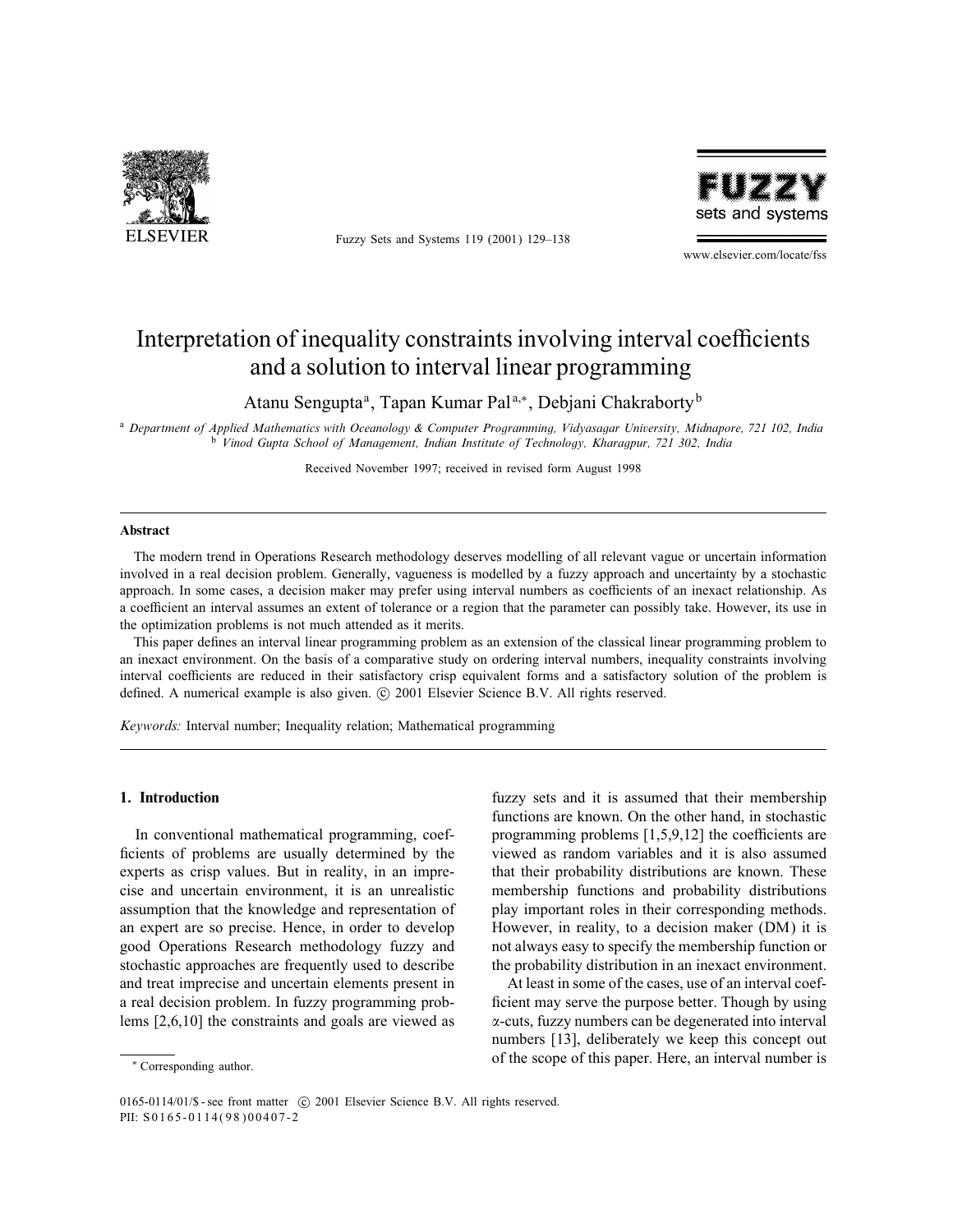considered as an extension of a real number and as a real subset of the real line  $\Re$  [7]. As a coefficient an interval also signifies the extent of tolerance (or a region) that the parameter can possibly take. However, in decision problems its use is not much attended as its merits.

Let's refer [11] here a very good example of using interval numbers in an optimization problem:

There are 1000 chickens raised in a chicken farm and they are raised with two kinds of forages – soya and millet. It is known that each chicken eats 1.000 –1.130 kg of forage every day and that for good weight gain it needs at least  $0.21-0.23$  kg of protein and 0.004 – 0.006 kg of calcium everyday. Per kg of soya contains 48 –52% protein and 0.3–  $0.8\%$  calcium and its price is  $0.38-0.42$  Yuan. Per kg of millet contains 8.5–11.5% protein and 0.3% calcium and its price is 0.20 Yuan.

How should the forage be mixed in order to minimize expense on forage?

Most of the parameters used in this problem are inexact and perhaps appropriately given in terms of simple intervals. In reality inexactness of this kind can be cited in countless numbers.

The optimization problem can be structured as follows:

Minimize  $Z = [0.38, 0.42]x_1 + 0.20x_2$ subject to  $x_1 + x_2 = [1, 1.130] \times 1000$ ,  $[0.48, 0.52]x_1 + [0.085, 0.115]x_2$  $\geqslant$  [0.21, 0.23]  $\times$  1000,  $[0.005, 0.008]x_1 + 0.003x_2$  $\geq$ [0.004, 0.006]  $\times$  1000,  $x_1, x_2 \ge 0.$ 

However, for solution, techniques of classical linear programming cannot be applied if and unless the above interval-valued structure of the problem be reduced into a standard linear programming structure and for that we have to clear up the following main issues:

- First, regarding interpretation and realization of the inequality relations involving interval coefficients.
- Second, regarding interpretation and realization of the objective 'Min' with respect to an inexact environment.

In this paper, we concentrate on a satisfactory solution approach based on DM's interpretation of inequality relations and objective of the problem with respect to the inexact environment.

This paper is organized as follows. In Section 2 notations of interval number and the interval arithmetics are briefly explained. Section 3 along with its four subsections, give an elaborate study on inequality relation with interval coefficient in search of interpreting and realizing the relation as a constraint of an optimization problem defined in an inexact environment. Section 4 describes the solution principle of an interval linear programming problem, and solution to a previously cited problem [11] and efficiency of our methodology. Section 5 includes the concluding remarks and the future scope.

# 2. The basic interval arithmetic

All lower case letters denote real numbers and the upper case letters denote the interval numbers or the closed intervals on R.

2.1.  $A = [a_L, a_R] = \{a: a_L \le a \le a_R, a \in \mathbb{R}\}\)$ , where  $a_L$ and  $a_R$  are left and right limit of the interval A on the real line  $\Re$ , respectively. If  $a_L = a_R$ , then  $A = [a, a]$  is a real number.

Interval A is alternatively represented as  $A =$  $\langle m(A), w(A) \rangle$  where,  $m(A)$  and  $w(A)$  are the midpoint and half-width (or simply be termed as 'width') of interval A, i.e.,

$$
m(A) = \frac{1}{2}(a_L + a_R), \qquad w(A) = \frac{1}{2}(a_R - a_L).
$$

2.2. Let  $* \in \{+, -, ., \div\}$  be a binary operation on the set of real numbers.

Then,  $A \circledast B = \{a * b, a \in A, b \in B\}$  defines a binary operation on the set of closed intervals. In case of division it is assumed that  $0 \notin B$ .

If  $\lambda$  is a scalar, then

$$
\lambda A = \lambda [a_{\text{L}}, a_{\text{R}}] = \begin{cases} \lambda [a_{\text{L}}, a_{\text{R}}] & \text{for } \lambda \geqslant 0, \\ \lambda [a_{\text{R}}, a_{\text{L}}] & \text{for } \lambda < 0. \end{cases}
$$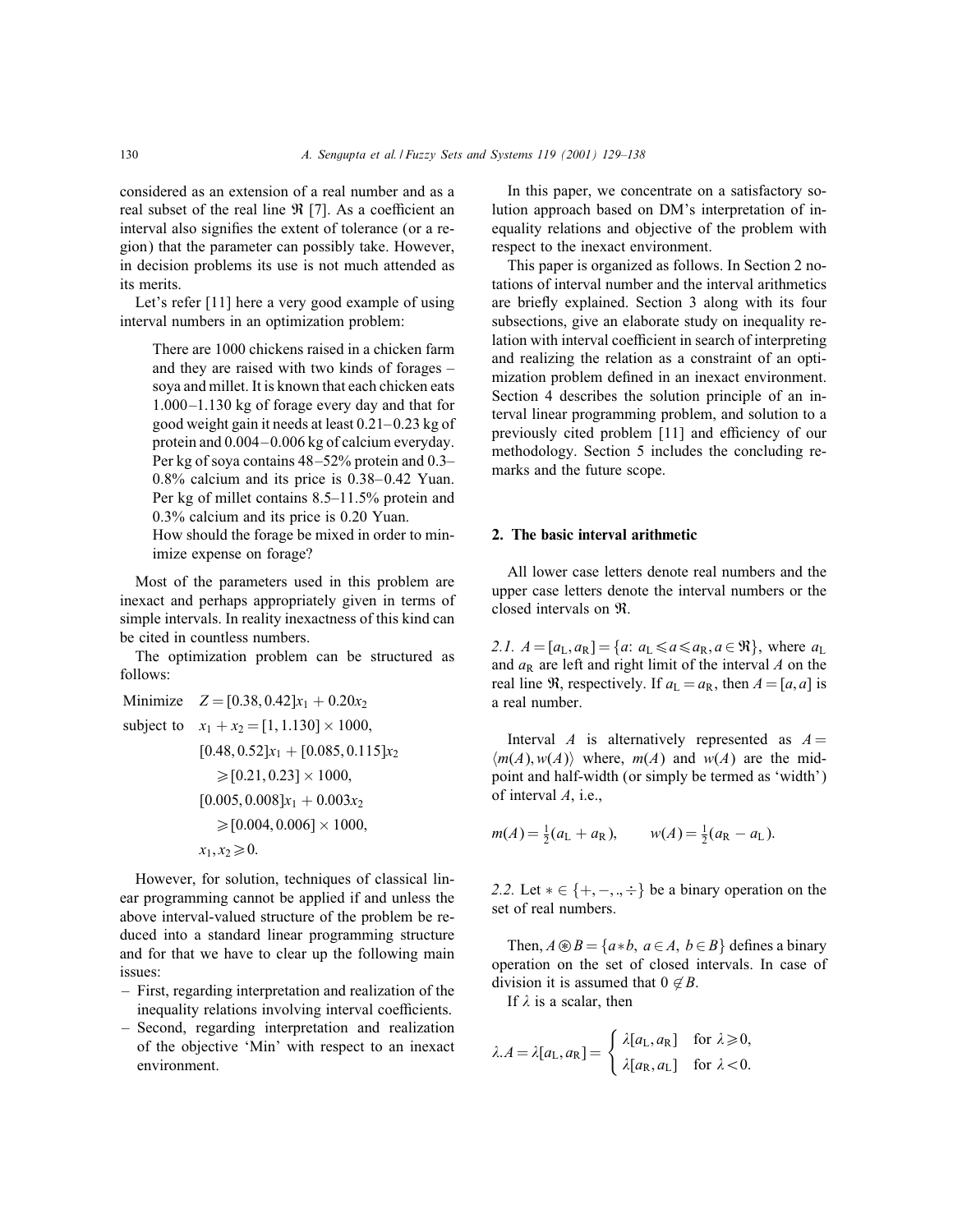The extended addition ⊕ and extended subtraction  $\ominus$ , are defined as follows:

$$
A \oplus B = [a_{L} + b_{L}, a_{R} + b_{R}],
$$

$$
A\ominus B=[a_{\mathrm{L}}-b_{\mathrm{R}},a_{\mathrm{R}}-b_{\mathrm{L}}].
$$

The following equations also hold for  $A \oplus B$  and  $A \ominus B$ :

$$
m(A \oplus B) = m(A) + m(B),
$$
  
\n
$$
m(A \ominus B) = m(A) - m(B),
$$
  
\n
$$
w(A \oplus B) = w(A \ominus B) = w(A) + w(B).
$$

## 3. Inequality relation with interval coefficients

An extensive research and wide coverage on interval arithmetics and its applications can be found in Moore [7]. Here we find two transitive order relations defined over intervals: the first one as an extension of  $\leq$  on the real line as

 $A < B$  iff  $a_R < b_L$ 

and the other as an extension of the concept of set inclusion i.e.

 $A \subseteq B$  iff  $a_L \ge b_L$  and  $a_R \le b_R$ .

These order relations cannot explain ranking between two overlapping intervals. The extension of the set inclusion here only describes the condition that the interval  $A$  is nested in  $B$ ; but it cannot order  $A$  and  $B$ in terms of value. We need to develop a definition of comparing two interval numbers.

Ishibuchi and Tanaka [4] approached the problem of ranking two interval numbers more prominently. In their approach, in a maximization problem if intervals  $A$  and  $B$  are two, say, profit intervals, then maximum of A and B can be defined by an order relation  $\leq$ <sub>LR</sub> between  $A$  and  $B$  as follows:

$$
A \leq_{LR} B \text{ iff } a_L \leq b_L \text{ and } a_R \leq b_R,
$$
  

$$
A \leq_{LR} B \text{ iff } A \leq_{LR} B \text{ and } A \neq B.
$$

Ishibuchi and Tanaka [4] suggested an another order relation  $\leq_{mw}$  where,  $\leq_{LR}$  cannot be applied, as follows:

 $A \leq_{mw} B$  iff  $m(A) \leq m(B)$  and  $w(A) \geq w(B)$ ,  $A \leq_{mw} B$  iff  $A \leq_{mw} B$  and  $A \neq B$ .

Both of the above order relations  $\leqslant_{LR}$  and  $\leqslant_{mw}$  are antisymmetric, reflexive and transitive and hence, define partial ordering between intervals. Ishibuchi and Tanaka [4] showed that both of the order relations never conflict in the sense that there exists no such pair of A and B ( $A \neq B$ ) so that  $A \leq_{LR} B$  and  $B \leq_{mw} A$ hold.

However, in a recent work Sengupta and Pal [8] showed that there exists a set of pairs of intervals for which both of  $\leq_{LR}$  and  $\leq_{mw}$  do not hold. They proposed a simple and efficient index for comparing any two interval numbers on the real line through decision maker's satisfaction.

## 3.1. The acceptability index

**Definition 3.1.1.** Let  $\bigotimes$  be an extended order relation between the intervals  $A = [a_L, a_R]$  and  $B = [b_L, b_R]$  on the real line  $\Re$ , then for  $m(A) \le m(B)$ , we construct a premise  $A \bigotimes B$  which implies that A is inferior to B (or B is superior to A). Here, the term 'inferior to' ('superior to') is analogous to 'less than' ('greater than').

**Definition 3.1.2.** Let  $I$  be the set of all closed intervals on the real line  $\Re$ . Here, we further define an *acceptability function*  $\mathscr{A}: I \times I \to [0, \infty)$  such that  $\mathscr{A}(A\bigotimes B)$  or  $\mathscr{A}_{\bigotimes}(A,B)$ , or, in short,

$$
\mathscr{A}_{\bigotimes} = \frac{(m(B) - m(A))}{(w(B) + w(A))},
$$

where  $w(B) + w(A) \neq 0$ .  $\mathcal{A}_{\odot}$  may be interpreted as the grade of acceptability of the 'first interval to be inferior to the second interval'.

The grade of acceptability of  $A \otimes B$  may be classied and interpreted further on the basis of comparative position of mean and width of interval  $B$  with respect to those of interval  $A$  as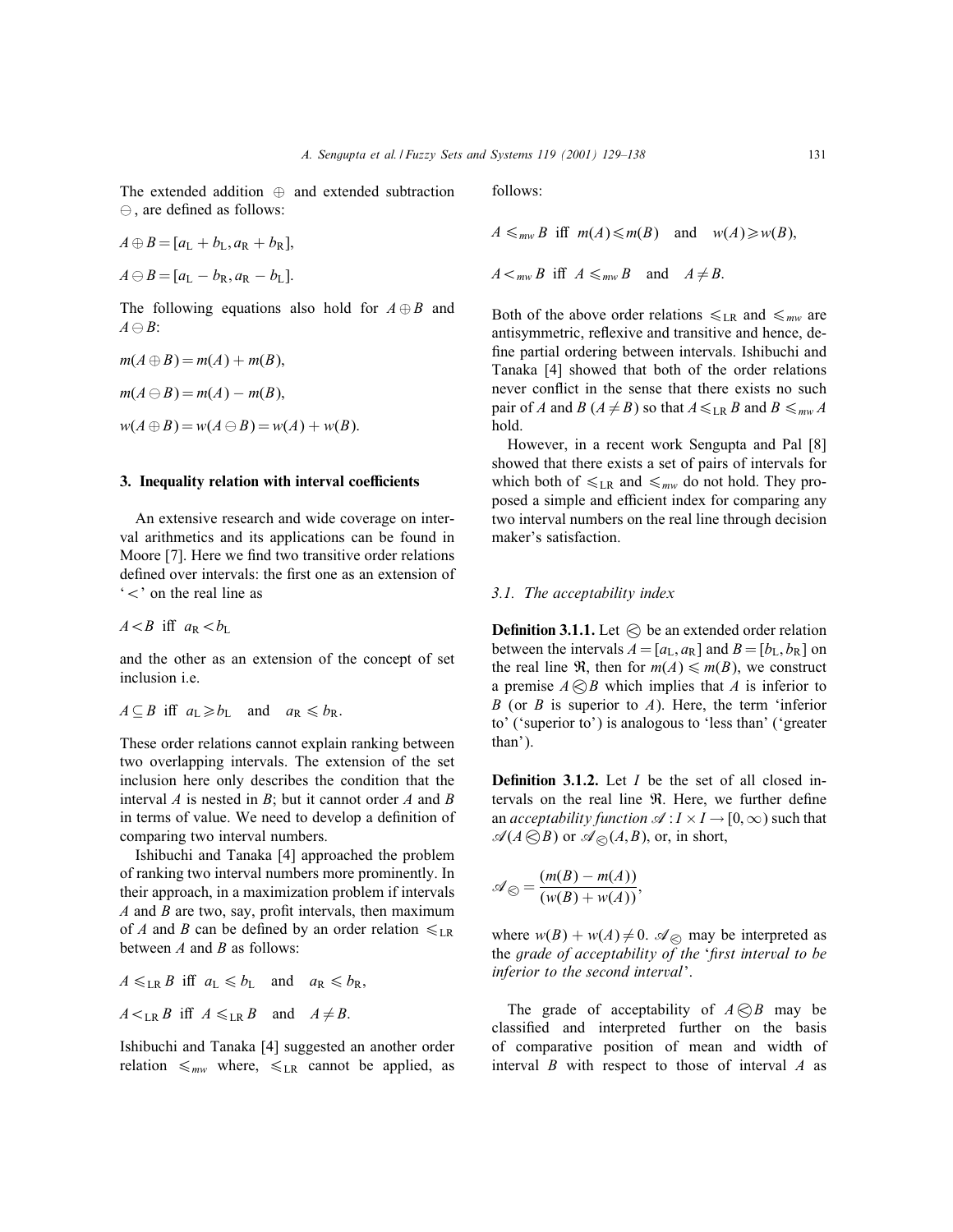follows:

$$
\mathcal{A}(A \bigotimes B) \begin{cases}\n=0 & \text{if } m(A) = m(B), \\
>0, < 1 \quad \text{if } m(A) < m(B) \\
\text{and } a_R > b_L, \\
\geq 1 & \text{if } m(A) < m(B) \\
\text{and } a_R < b_L.\n\end{cases}
$$

If  $\mathcal{A}(A \otimes B) = 0$ , then the premise 'A is inferior to B' is not accepted. If  $0 < \mathcal{A}(A \otimes B) < 1$ , then the interpreter accepts the premise  $(A \otimes B)$  with different grades of satisfaction ranging from zero to one (excluding zero and one). If  $\mathscr{A}(A\bigotimes B)\geq 1$ , the interpreter is absolutely satisfied with the premise  $(A \otimes B)$ or in other words, he accepts that  $(A \otimes B)$  is true.

**Remark 3.1.3.** If  $\mathcal{A}(A \otimes B) > 0$ , then for a maximizing problem (say  $A$  and  $B$  are two alternative interval profits and the problem is to choose maximum profit), interval  $B$  is preferred to  $A$  and for a minimizing problem (say,  $A$  and  $B$  are two interval costs),  $A$  is preferred to  $B$  in terms of value.

Remarks 3.1.4. For any sort of value judgement the  $\mathcal{A}$ -index consistently satisfies the DM: For any two intervals  $A$  and  $B$  on  $\Re$ ,

either  $\mathcal{A}(A \otimes B) > 0$ or  $\mathcal{A}(B \bigotimes A) > 0$ 

or  $\mathcal{A}(A \bigotimes B) = \mathcal{A}(B \bigotimes A) = 0.$ 

Remark 3.1.5. The proposed index is transitive; for any three intervals  $A$ ,  $B$  and  $C$  on  $\Re$ .

if  $\mathscr{A}(A \otimes B) \geq 0$  and  $\mathscr{A}(B \otimes C) \geq 0$ ,

then  $\mathscr{A}(A \bigotimes C) \geq 0$ .

But it *does not mean* that  $\mathcal{A}(A \otimes C) \ge \max(\mathcal{A}(A \otimes C))$  $B$ ),  $\mathscr{A}(B \bigotimes C)$ ).

**Proposition 3.1.6.** Let  $\mathcal{A}(A \otimes B) \ge 0$  then there exists a family of intervals  ${B_\lambda = \langle m(B_\lambda), w(B_\lambda) \rangle : \lambda \text{ is}}$ real and  $\geq w(A)/(w(B) + w(A))$  on R for which

$$
\mathscr{A}(A\bigotimes B_\lambda)=\mathscr{A}(A\bigotimes B),
$$

where

$$
m(B_\lambda)=m(A)+\lambda(m(B)-m(A))
$$

and

$$
w(B_{\lambda}) = -w(A) + \lambda(w(B) + w(A)).
$$

**Proof.** Let  $B_1$  be an interval such that

$$
\mathcal{A}(A \otimes B_1) = \mathcal{A}(A \otimes B)
$$
  
\n
$$
\Rightarrow \frac{m(B_1) - m(A)}{w(B_1) + w(A)} = \frac{m(B) - m(A)}{w(B) + w(A)}
$$
  
\n
$$
\Rightarrow \frac{m(B_1) - m(A)}{m(B) - m(A)} = \frac{w(B_1) + w(A)}{w(B) + w(A)} = \lambda \text{ say,}
$$

where  $\lambda$  is any nonzero finite number. Hence,

$$
m(B_1) = m(A) + \lambda \{m(B) - m(A)\},
$$
  

$$
w(B_1) = -w(A) + \lambda \{w(B) + w(A)\}.
$$

Since,  $w(B_1)$  cannot be negative,  $\lambda$  is to be restricted by  $\lambda \geq w(A)/(w(A) + w(B)).$ 

As the interval  $B_1$  depends on  $\lambda$ , denoting it by  $B_2$ we get the theorem.

**Remark 3.1.7.** If  $\lambda_1 < \lambda_2$ , then  $\mathcal{A}(B_{\lambda_1} \otimes B_{\lambda_2}) > 0$ .

**Remark 3.1.8.** If  $\mathcal{A}(A \otimes B) > 0$ , then there does not exist any  $B' \in \{B_\lambda\}$  for which  $\mathscr{A}(A \otimes B') =$  $\mathscr{A}(A\bigotimes B)$  if

either (i)  $B'$  and B are equi-width. i.e.,

 $m(B') \neq m(B)$  and  $w(B') = w(B)$ 

or (ii)  $B'$  and B are equi-centred, i.e.,

 $m(B') = m(B)$  $)=m(B)$  and  $w(B') \neq w(B)$ .

This implies that through pairwise comparisons, the degree of acceptability (satisfaction) can be numerically tallied only in a set of intervals where one of the properties – either the central value or the width – remains unchanged.

**Remark 3.1.9.** If  $B_1, B_2, \ldots, B_n$  be the equi-width intervals on R, such that

$$
\mathscr{A}(B_1 \otimes B_2) = \alpha_1 \geq 0,\n\mathscr{A}(B_2 \otimes B_3) = \alpha_2 \geq 0\n\vdots
$$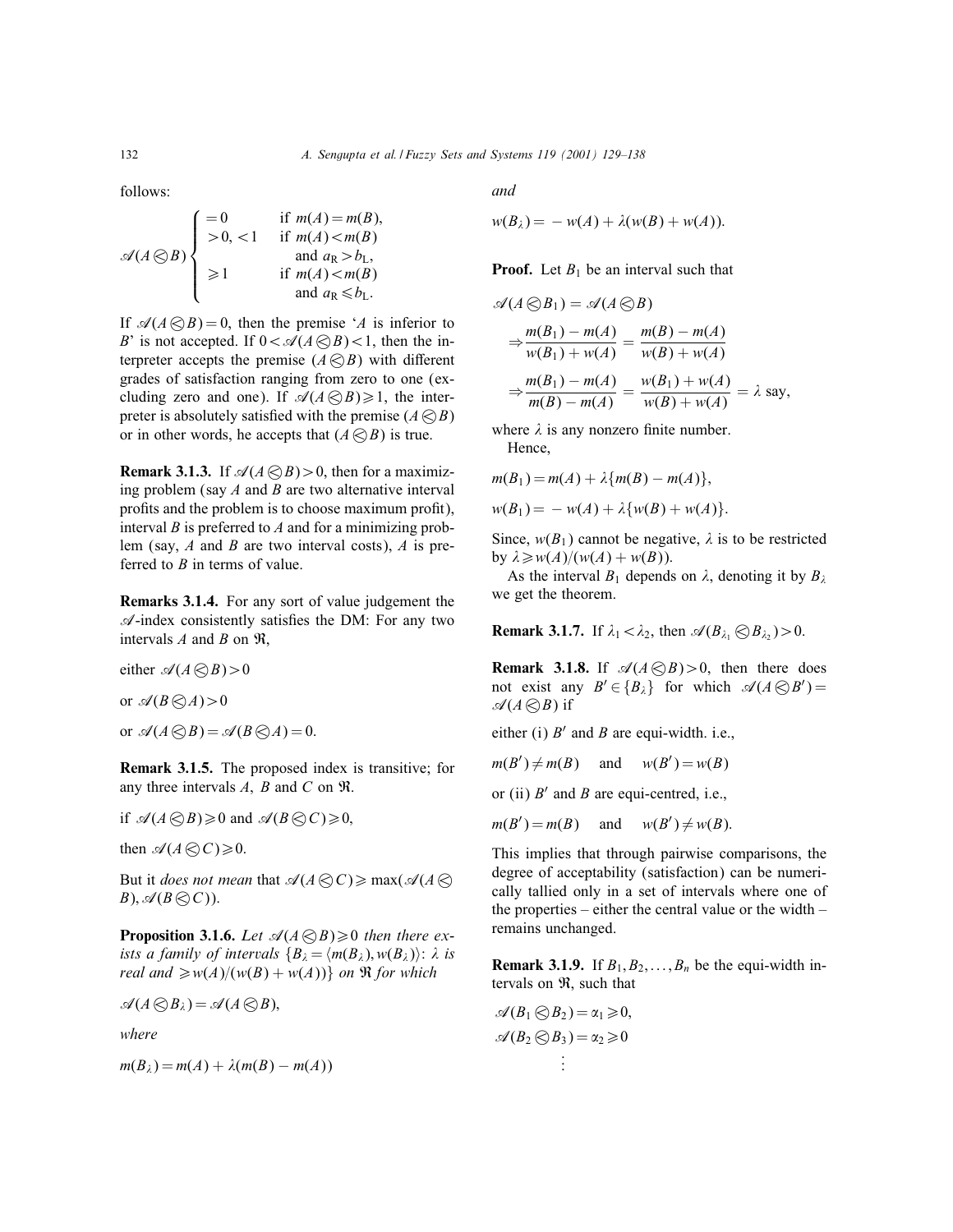and

$$
\mathscr{A}(B_{n-1}\bigotimes B_n)=\alpha_{n-1}\geqslant 0,
$$

then

 $\mathscr{A}(B_1 \bigotimes B_n) = \alpha_1 + \alpha_2 + \cdots + \alpha_{n-1}.$ 

**Remark 3.1.10.** If  $\mathcal{A}(B_1 \otimes B_2) = 0$  and  $w(B_1) = 0$  $w(B_2)$  then  $B_1 \equiv B_2$ , i.e.  $B_1$  is identical to  $B_2$ .

Now, if  $\mathcal{A}(B_1 \otimes B_2) = 0$  and  $w(B_1) \neq w(B_2)$  then obviously  $B_1 \not\equiv B_2$ . But through  $\mathscr A$ -index, a direct comparison between them interpret that  $B_1$  and  $B_2$  are non-inferior to each other. Then the question arises: How to choose a preferred (maximizing) alternative?

**Proposition 3.1.11.** Let us consider an interval  $D =$  $\langle m(D), w(D) \rangle$  which is inferior to the equi-centred intervals  $B_1$  and  $B_2$ . Then, as compared to D, the grade of acceptability of superiority of the less uncertain interval is higher than that of superiority of the more uncertain interval. Symbolically; if

$$
\mathscr{A}(D\bigotimes B_1) > 0, \qquad \mathscr{A}(D\bigotimes B_2) > 0
$$

and

$$
\mathscr{A}(B_1 \otimes B_2) = 0, \; but \; B_1 \not\equiv B_2,
$$

then.

(i)  $\mathcal{A}(D \otimes B_1) > \mathcal{A}(D \otimes B_2)$  iff  $w(B_1) < w(B_2)$ , (ii)  $\mathcal{A}(D \otimes B_1) < \mathcal{A}(D \otimes B_2)$  iff  $w(B_1) > w(B_2)$ .

Proof. The proof is straightforward.

Here condition  $(i)$  indicates that as compared to  $D$ , superiority of  $B_1$  is more believable than the superiority of  $B_2$ . Hence,  $B_1$  must be preferred to  $B_2$  as maximizing alternative. This result is quite compatible to our intuition: if intervals  $B_1$  and  $B_2$  have the same expected value but  $B_1$  contains less uncertainty than  $B_2$ then  $B_1$  is preferred to  $B_2$ .

Now, what happens if the reference interval  $D^* = \langle m(D^*), w(D^*) \rangle$  is taken to be superior to the equi-centered interval  $B_1$  and  $B_2$ , i.e., if

$$
\mathscr{A}(B_1\bigotimes D^*)>0, \qquad \mathscr{A}(B_2\bigotimes D^*)>0
$$

and

$$
\mathscr{A}(B_1 \otimes B_2) = 0, \text{ but } B_1 \not\equiv B_2,
$$

then,

(i)  $\mathscr{A}(B_1 \otimes D^*) > \mathscr{A}(B_2 \otimes D^*)$  iff  $w(B_1) < w(B_2)$ ,

(ii)  $\mathcal{A}(B_1 \otimes D^*) < \mathcal{A}(B_2 \otimes D^*)$  iff  $w(B_1) > w(B_2)$ . Here condition (i) states that as compared to  $D^*$ ,

inferiority of  $B_1$  is more believable than the inferiority of  $B_2$ . Therefore,  $B_1$  must be preferred to  $B_2$  as better minimizing alternative. On the contrary, from this condition,  $B_2$  cannot be said to be preferred to  $B_1$  as maximizing alternative.

Here is an important point to be noted: The concept of acceptability index for comparing intervals in no way can be treated as analogous to the concept of 'difference' of real analysis. And for this reason, considering a superior reference interval  $D^*$  for choosing a preferred maximizing alternative from among the equi-centred but not identical  $B_1$  and  $B_2$  or, considering an inferior reference D for choosing a preferred minimizing alternative from among  $B_1$  and  $B_2$  do not make any sense and yield nothing.

# 3.2. Tong's Approach [11]

Tong deals with interval inequality relations in a separate way.

For a minimization problem as follows:

Minimize 
$$
Z = \sum_{j=1}^{n} [c_{Lj}, c_{Rj}]x_j
$$
,  
\nsubject to 
$$
\sum_{j=1}^{n} [a_{Lij}, a_{Rij}]x_j \geq [b_{Li}, b_{Ri}]
$$
\n
$$
\forall i = 1, 2, ..., m,
$$
\n
$$
x_j \geq 0, \quad \forall j,
$$

each inequality constraint is first transformed into  $2^{n+1}$ crisp inequalities to yield

$$
D_i = \{D_i^k/k = 1, 2, \ldots, 2^{n+1}\},\
$$

which are the solutions to the *i*th set of  $2^{n+1}$  inequalities.

On the other hand, Tong defines a characteristic formula (CF)

$$
\sum_{j=1}^n a_{ij}x_j \geq b_i
$$

of the *i*th inequality relation,  $\forall i$ , where  $a_{ij} \in [a_{Lij}, a_{Rij}]$ and  $b_i \in [b_{\text{L}i}, b_{\text{R}i}]$ .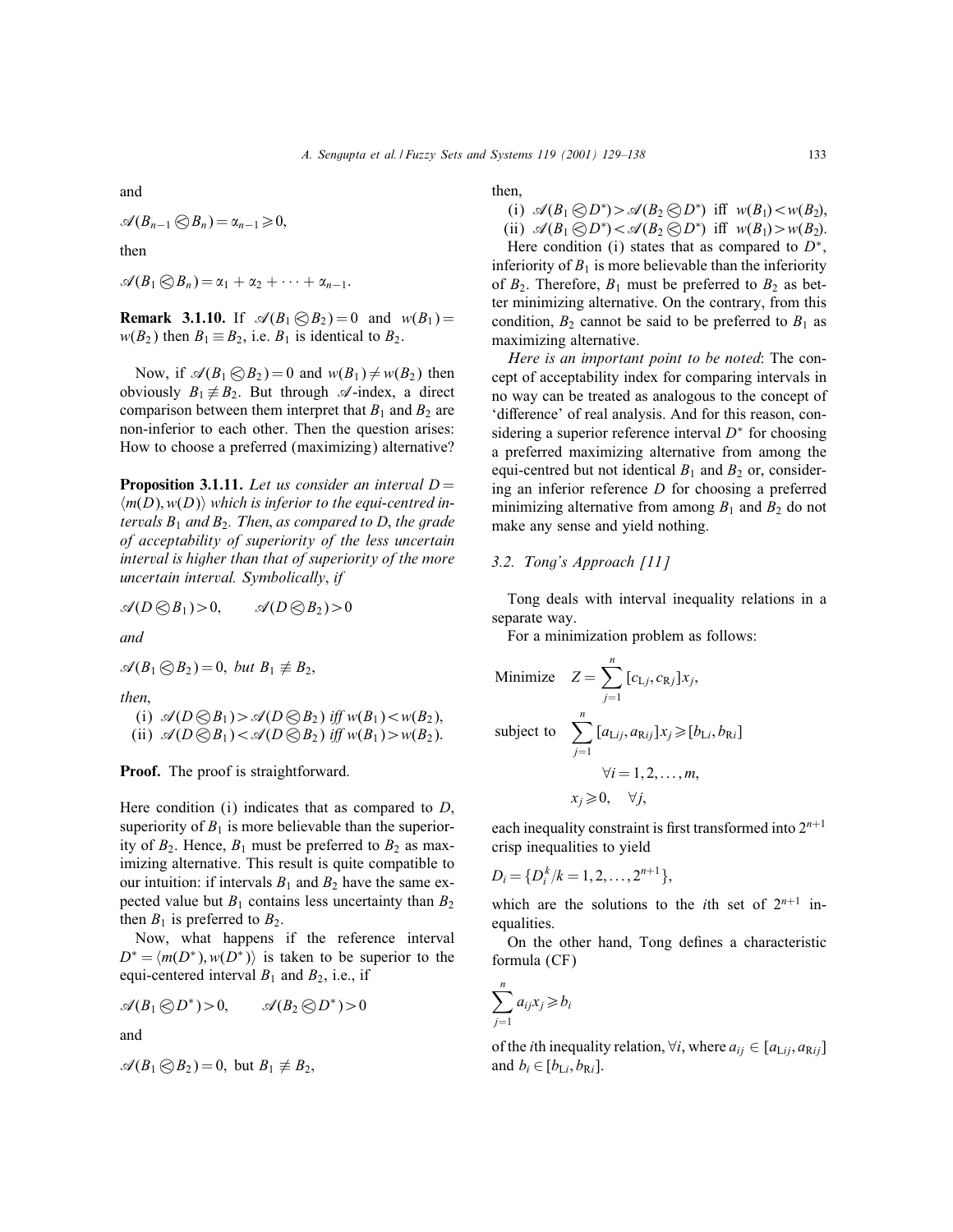Now, if the *i*th CF generates solution  $D_i$  such that

$$
D_i = \bigcup_{k=1}^{2^{n+1}} D_i^k,
$$

then CF is called maximum-value range inequality and if CF generates solution  $D_i$  such that

$$
D_i = \bigcap_{k=1}^{2^{n+1}} D_i^k,
$$

then it is called minimum-value range inequality. Tong [11] then defines minimum and maximum optimal objective value of the problem using max and min value inequalities, respectively.

#### 3.3. Discussion

Let us take a very simple inequality relation with a single variable,

 $[10, 20]x \leq 5, 35]$ .

According to [11], the interval inequality generates  $2^{1+1}$  crisp inequalities:

$$
\begin{aligned}\n10x \leq 5 &\Rightarrow x \leq 0.5 \\
10x \leq 35 &\Rightarrow x \leq 3.5 \\
20x \leq 5 &\Rightarrow x \leq 0.25 \\
20x \leq 35 &\Rightarrow x \leq 1.75\n\end{aligned}
$$
\n
$$
D = \{D^k / k = 1, 2, 3, 4\}
$$

$$
\overline{D} = \bigcup_{k=1}^{2^2} D^k \Rightarrow x \le 3.5
$$
: max value range inequality,  

$$
\underline{D} = \bigcap_{k=1}^{2^2} D^k \Rightarrow x \le 0.25
$$
: min value range inequality,

Here we would like to raise a question on Tong's approach [11]: how does one interpret the use of the operators *union* and *intersection* in defining max- and min-value range inequalities, respectively?

Using the union operator in defining the crisp equivalent form of the ith original constraint may be interpreted as at least one element of the interval  $A_i x$ is less than or equal to at least one element of interval  $B_i$  which clearly does not validate the original constraint condition. Using  $\mathscr A$ -index it can be shown that  $\mathscr{A}(B_i \bigotimes A_i x) = 1$ , i.e.,  $A_i x$  is definitely greater than  $B_i$ .

On the other hand, using the intersection operator in defining the crisp equivalent form may be interpreted as all elements of  $A_i x$  is less than or equal to all *elements of*  $B_i$  which is merely an oversimplification. Using  $\mathscr A$ -index, it can be shown that  $\mathscr A(A_i x \otimes B_i) = 1$ .

In actual practice, for a wide range of feasibility of the decision variable vector, DM may allow  $A_i x$ even to be nested in  $B_i$ , i.e., some/all elements of  $A_i x$ may even be allowed to be greater than or equal to some elements of  $B_i$  and that how much to be allowed will be decided by the DM and this will depend on his optimistic attitude, on his risk versus benefit assessment and as a whole, on the level of satisfaction the DM tries to achieve from the decision-making process.

Hence, in our opinion, some sort of conditions indicating DM's satisfaction/utility requirement has to be incorporated in generation of a crisp equivalent structure of the inequality constraint with interval coefficients. Using the properties of  $\mathcal{A}$ index we develop a satisfactory crisp equivalent structure of an inequality constraint with interval coefficients.

# 3.4. A satisfactory crisp equivalent system of  $Ax \leq B$

Let  $A = [a_L, a_R]$ ,  $B = [b_L, b_R]$  and x is a singleton variable.

According to  $\mathscr A$ -index the acceptability condition of  $Ax \leq B$  may be defined as

$$
\mathscr{A}(Ax\,\bigcirc\!\!\bigcirc\!\!\bigcirc\!\!\bigcirc\!\!\bigcirc\!\!\bigcirc\!0,
$$

i.e.  $m(Ax) \leq m(B)$ .

Now, let us take the condition  $m(Ax) = m(B)$ , then, for a given value of  $x$ , we may have two different possible setups.

Case-I: When interval  $\Lambda$  is relatively narrower than interval B: Ax may be nested in B. For example, for  $x = 2$ , the relation [2,4] $x \leq 2$ , 10] may be viewed as given in Fig. 1.

Case-II: When interval A is relatively wider than it was in case I:  $B$  may be nested in  $Ax$ . For example, for  $x = 2$ , the relation [0, 6]  $x \leq 2$ , 10] may be viewed as shown in Fig. 2.

From the examples given above, for both of the cases, the following remarks may be made: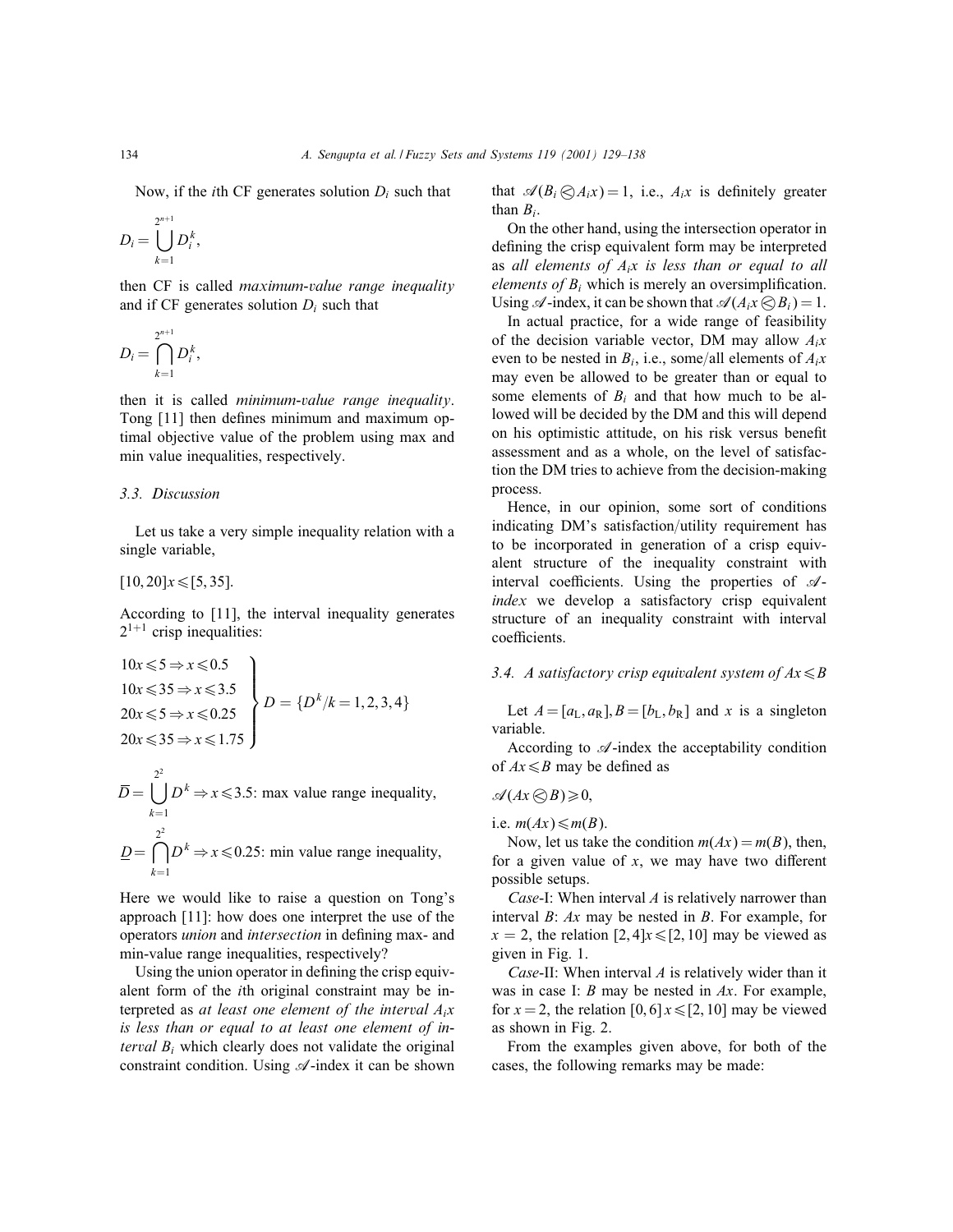

Fig. 2.

(i) Case I definitely satisfies the original interval inequality for  $x \leq 2$  because  $\mathcal{A}(Ax \otimes B) \geq 0$ . However, an optimistic DM may remain under-satisfied with the optimal constraint condition and for getting higher satisfaction, he may like to increase the value of  $x$  to such an extent that  $\mathcal{A}(B \bigotimes Ax)$  does not pass over a threshold assumed and fixed by him.

(ii) On the other hand, by case II, the original interval inequality condition is not denied even for  $x \le 2$ because  $\mathcal{A}(Ax \otimes B) \ge 0$ . But a pessimistic DM may not be satisfied if the right limit of  $Ax$  spills over the right limit of B. To attain his required level of satisfaction the DM may even like to reduce the value of x so that  $a_Rx \leq b_R$ .

To shed more light on interval inequality relation from a different angle, let us refer an equivalent form of a deterministic inequality where

$$
ax \leq b
$$
 is  $ax \in ]-\infty, b].$ 

Let us extend this concept to an inexact environment: if the real numbers  $a$  and  $b$  are allowed to be replaced by intervals  $A$  and  $B$ , respectively, that one's possible reaction is as much as similar to Moore's concept of set-inclusion, i.e.,

$$
Ax \leq B \implies Ax \subset D
$$
  
where  $D = ] - \infty, b_R].$ 

Keeping in view the two remarks stated above and the Moore's concept [7], we propose a satisfactory crisp equivalent form of interval inequality relation as follows:

$$
Ax \leq B \Rightarrow \begin{cases} a_{R}x \leq b_{R}, \\ \mathscr{A}(B \otimes Ax) \leq \alpha \in [0,1], \end{cases}
$$

where,  $\alpha$  may be interpreted as an optimistic threshold assumed and fixed by the DM.

Similarly, for  $Ax \ge B$ , we have the satisfactory crisp equivalent form by the following pair:

$$
a_L x \ge b_L,
$$
  

$$
\mathscr{A}(Ax \bigotimes B) \le \alpha \in [0, 1].
$$

# 4. An interval linear programming problem and its solution

Let us consider the following problem:

Minimize 
$$
Z = \sum_{j=1}^{n} [c_{Lj}, c_{Rj}]x_j
$$
  
\nsubject to 
$$
\sum_{j=1}^{n} [a_{Lij}, a_{Rij}]x_j \geq [b_{Li}, b_{Ri}],
$$

$$
\forall i = 1, 2, ..., m,
$$

$$
x_j \geq 0, \quad \forall j.
$$

As is described in the previous section a satisfactory crisp equivalent system of constraints of the ith interval constraint can be generated as follows:

$$
\sum_{j=1}^{n} a_{\text{L}ij} x_j \ge b_{\text{L}i}, \quad \forall i,
$$
\n
$$
b_{\text{L}i} + b_{\text{R}i} - \sum_{j=1}^{n} (a_{\text{L}ij} + a_{\text{R}ij}) x_j \le \alpha (b_{\text{R}i} - b_{\text{L}i})
$$
\n
$$
+ \alpha \sum_{j=1}^{n} (a_{\text{R}ij} - a_{\text{L}ij}) x_j.
$$

The working of  $\mathcal{A}$ -index may be summarized by the following principle:

The position (of mean) of an interval compared to that of another reference interval results in whether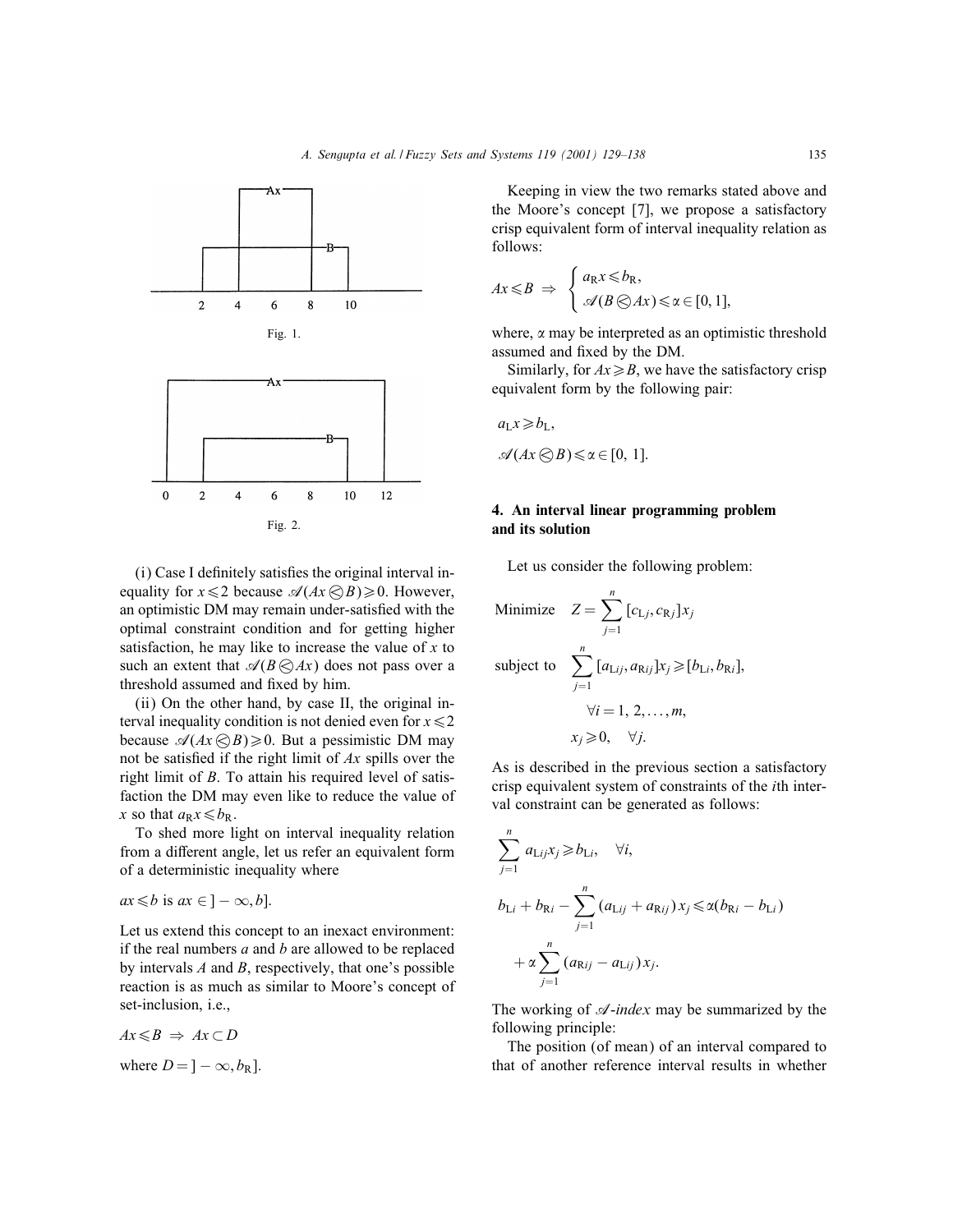the former is superior or inferior to the later. On the other hand, the width of a superior (inferior) interval compared to that of the reference interval specifies the grade to which the DM is satisfied with the superiority (inferiority) of the former compared to the later.

The objective of a conventional linear programming problem is to maximize or minimize the value of its (one only, single-valued) objective function satisfying a given set of restrictions. But, a single-objective interval linear programming problem contains an interval-valued objective function. As an interval can be represented by any two of its four attributes (viz., left limit, right limit, mid-value and width) [4], an interval linear programming, by using attributes mid-value and width (say) can be reduced into a linear biobjective programming problem as follows:

 $Max/M$ in {mid-value of the interval objective

function }.

Min {width of the interval objective function},

sub. to {set of feasibility constraints}.

From this problem naturally one may get two con
icting optimal solutions:

$$
x^* = \{x_j^*\}
$$
 from max/min {mid value}  
sub. to {constraints},

 $x^{**} = \{x^{**}_j\}$  from min {width} sub: to {constraints}

and from there two optimal interval values  $Z^*$  and  $Z^{**}$ .

If  $x^* = x^{**}$ , then there does not exist any conflict and  $x^*$  is the solution of the problem:

But if  $x^* \neq x^{**}$ , for the maximization problem,

$$
m(Z^*) > m(Z^{**})
$$
 and  $w(Z^*) > w(Z^{**})$ 

(because,  $Z^*$  is obtained through maximizing  $m(Z)$ ) and  $Z^{**}$  is obtained not by maximizing  $m(Z)$ , but through another goal, by minimizing  $w(Z)$ ).

Similarly, for minimizing problem, if  $x^* \neq x^{**}$ , then,

$$
m(Z^*) < m(Z^{**})
$$
 and  $w(Z^*) > w(Z^{**})$ 

(because  $Z^*$  here is obtained by minimizing  $m(Z)$  and  $Z^{**}$  by minimizing  $w(Z)$ ).

Therefore, if  $x^* \neq x^{**}$ ,  $Z^*$  and  $Z^{**}$  are said to be two non-dominated alternative extreme interval objective values [3].

On the other hand, the principle of  $\mathscr A$ -index indicates that for the maximization (minimization) problem, an interval with a higher mid-value is superior (inferior) to an interval with a lower mid-value. Therefore, though  $Z^*$  and  $Z^{**}$  are two non-dominated alternatives from the viewpoint of a biobjective problem, as two interval values of the interval-valued objective function of the original problem they can be ranked. Hence, in order to obtain  $max/min$  of the interval objective function, considering the mid-value of the interval-valued objective function is our primary concern. We reduce the interval objective function its central value and use conventional LP techniques for favour of its solution. We also consider width but as a secondary attribute, only to confirm whether it is within the acceptable limit of the DM. If it is not, one has to reduce the extent of width (uncertainty) according to his satisfaction and thus to obtain a less wide interval from among the non-dominated alternatives accordingly.

The following LP problem is the necessary equivalent form of the original problem:

Minimize  $m(Z) = \frac{1}{2}$  $\sum_{n=1}^{\infty}$  $j=1$  $(c_{Lj} + c_{Rj})x_j$ subject to  $\sum_{n=1}^n$  $j=1$  $a_{\text{L}ij}x_j \geq b_{\text{L}i}, \quad \forall i,$  $b_{\text{L}i} + b_{\text{R}i} - \sum_{i=1}^{n}$  $j=1$  $(a_{\text{L}ij} + a_{\text{R}ij})x_j$  $\leq \alpha(b_{\text{R}i} - b_{\text{L}i}) + \alpha \sum^{n}$  $j=1$  $(a_{\text{R}ij} - a_{\text{L}ij})x_j,$  $x_i \geq 0$ ,  $\forall i$ .

It is only when there exists the possibility of multiple solution, that comparative widths are required to be calculated and then in favour of a minimum available width, we get the solution.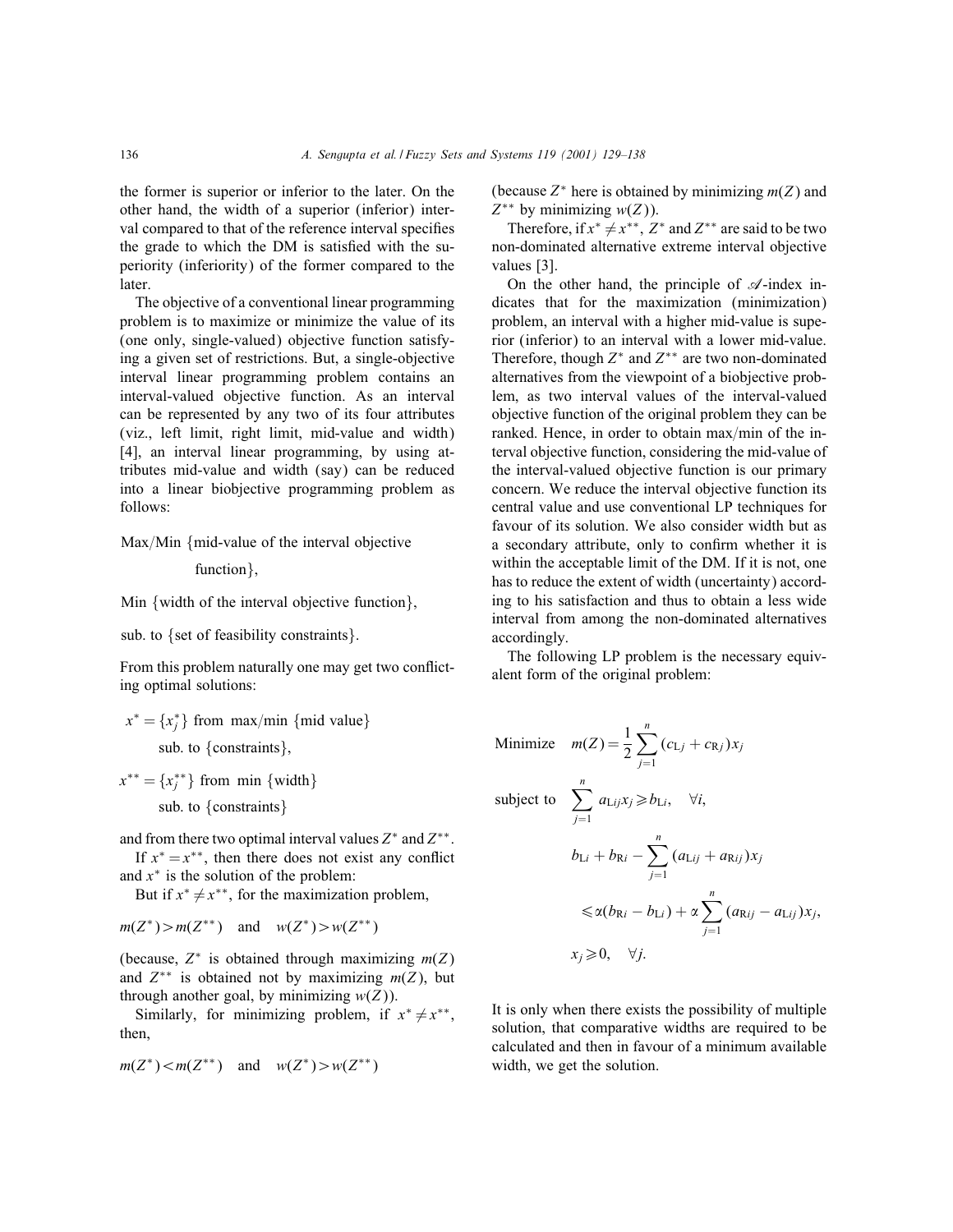#### 4.1. Solution to the problem stated in Section 1

Minimize  $0.4x_1 + 0.2x_2$ subject to  $x_1 + x_2 \ge 1000$ ,  $x_1 + x_2 \leq 1130$  $0.48x_1 + 0.85x_2 \ge 210$  $0.51x_1 + 1.0075x_2 \ge 215$  $5x_1 + 3x_2 \ge 4000$  $8x_1 + 3x_2 \ge 4500$ .  $x_1, x_2 \ge 0.$ 

(The DM here assumes that  $\alpha = 0.5$ .)

**Result.**  $x_1 = 305$ ,  $x_2 = 825$  and  $Z_{0.5} = [280.9, 293.1]$  $= \langle 287, 6.1 \rangle$  (where,  $Z_{0.5}$  is the minimum objective value at  $\alpha = 0.5$  and  $\langle 287, 6.1 \rangle$  is the alternative representation of [280:9; 293:1], indicating  $\langle$ mid value, width $\rangle$ ).

Tong's approach gives the following solution from the same problem:

$$
x_1 = [x'_1, x''_1] = [234.57, 1050],
$$
  

$$
x_2 = [x'_2, x''_2] = [765.43, 250]
$$

and

 $Z_{\text{Topg}} = [242.22, 491] = \langle 366.61, 124.39 \rangle.$ 

As far as the problem's minimizing objective is concerned, our solution gives better expected value with far better certainty. Also by using  $\mathscr A$ -index, we have,  $\mathcal{A}(Z_{0.5} \bigotimes Z_{\text{Tong}}) = 0.610.$ 

Clearly, this indicates that the solution with our approach is much better than that with Tong's approach.

Even if we compute the satisfying conditions of the crisp equivalent set of constraints at  $\alpha = 0$ , we get the solution to the above problem as

$$
x_1 = 571.28, \quad x_2 = 428.57
$$

and

 $Z_0 = [302.85, 325.71] = \langle 314.28, 11.42 \rangle$ 

for which also  $\mathcal{A}(Z_0 \otimes Z_{\text{ Tong}}) = 0.385$ . This indicates that even at  $\alpha = 0$  (at a no optimism level) our solution is better than Tong's solution.

## 5. Conclusion

The aim of this paper was to define a satisfactory crisp equivalent system of an inequality constraint with interval coefficients. The approach defined here has come out as an application of  $\mathscr A$ -index for comparing two intervals through DM's satisfaction. Once the crisp equivalent structure of the constraint set is defined, solution to a problem with maximizing or minimizing objective function practically turns to be maximization or minimization of the central value of the interval-valued objective function. In this regard, a point worth mentioning is: If the DM is not satisfied with the extent of uncertainty (width) involved in the optimal objective value, he can achieve his required level of satisfaction by adjusting allowable width of the optimal objective value and/or by redefining satisfying conditions for generating crisp equivalent set of constraints. An interactive approach through which a DM learns gradually more and more about the problem and where his feedback is used to guide the solution of the problem to a more favourable one, may be formulated as a generalized and more credible procedure for solving interval linear programming problems.

#### References

- [1] A. Charnes, W.W. Cooper, Chance-constrained programming, Manag. Sci. 6 (1959) 73–79.
- [2] M. Delgado, J.L. Verdegay, M.A. Vila, A general model for fuzzy linear programming, Fuzzy Sets and Systems 29 (1989) 21–29.
- [3] J.P. Ignizio, Linear Programming in Single and Multiple Objective Systems, Prentice-Hall, Englewood Cliffs, NJ, 1982.
- [4] H. Ishibuchi, H. Tanaka, Multiobjective programming in optimization of the interval objective function, Eur. J. Oper. Res. 48 (1990) 219 –225.
- [5] P. Kall, Stochastic programming, Eur. J. Oper. Res. 10 (1982) 125–130.
- [6] M.K. Luhandjula, Fuzzy optimization: an appraisal, Fuzzy Sets and Systems 30 (1989) 257–282.
- [7] R.E. Moore, Method and Application of Interval Analysis, SIAM, Philadelphia, 1979.